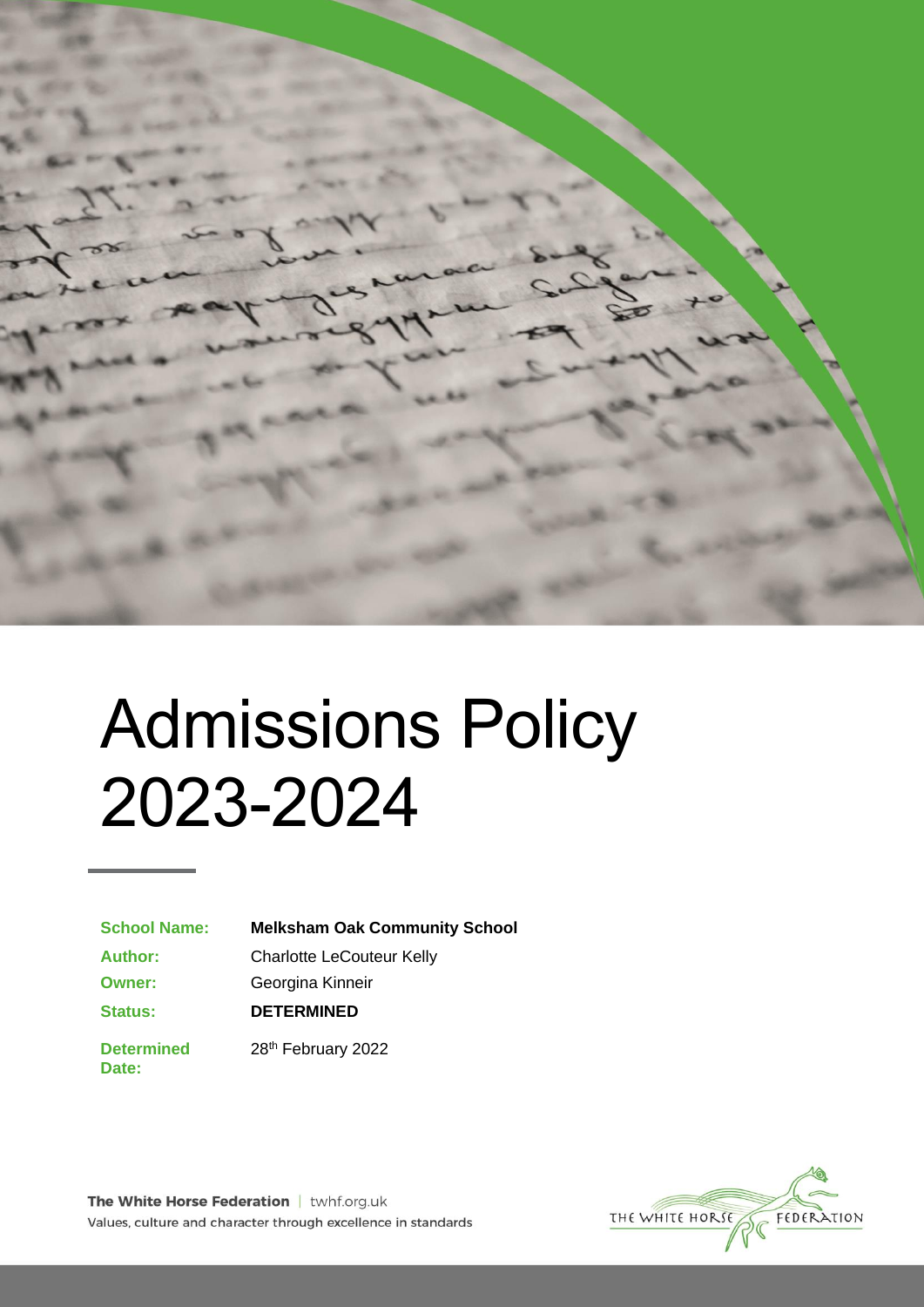# **Admissions Policy Contents**

**Admissions Policy for Admission 2023-2024**

# **Policy**

| 1. | <b>Admissions Procedures for Year 7 September 2023</b>      | 3              |
|----|-------------------------------------------------------------|----------------|
| 2. | <b>Oversubscription criteria</b>                            | 4              |
| 3. | <b>Definitions and Details</b>                              | 5              |
| 4. | Admission to children outside the Normal Age Group          | $\overline{7}$ |
| 5. | <b>Waiting Lists</b>                                        | $\overline{7}$ |
| 6. | <b>Appeals</b>                                              | 7              |
| 7. | Applications at other times of the year (In Year Transfers) | 8              |
| 8. | <b>Entry to Sixth Form</b>                                  | 8              |
| 9. | <b>Compliance with Parental Preference</b>                  | 8              |
|    | <b>Appendix 1 - Supplementary Information Form</b>          | 9              |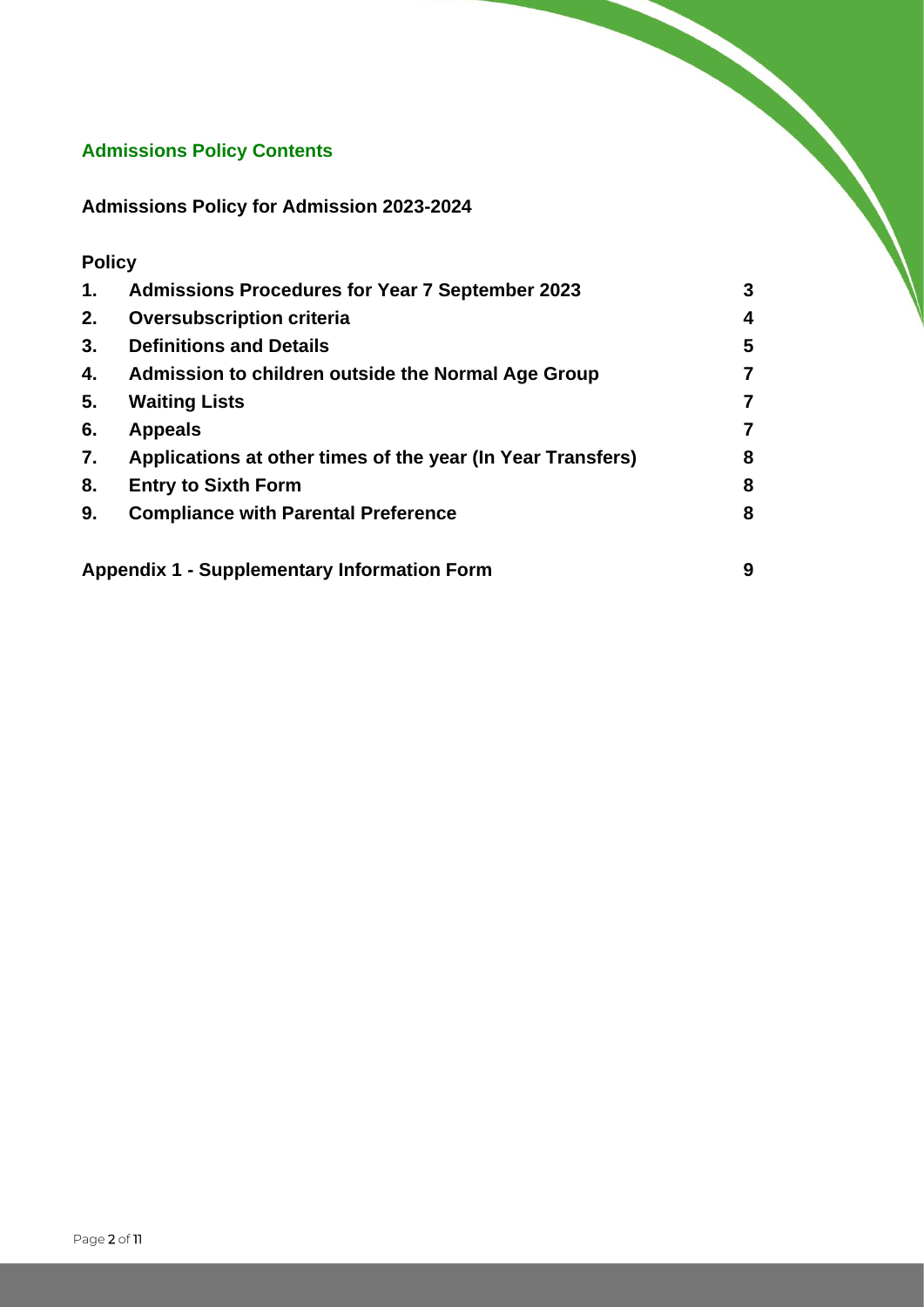# **Melksham Oak Community School Admissions Policy for Admission 2023 / 2024**

Melksham Oak Community School is a large 11-18 community school where children of all abilities, aptitudes and social backgrounds are nurtured, encouraged and challenged to achieve their best. Our core values are Respect, Ambition and Pride.

# **1. Admissions Procedures for Year 7 – September 2023**

Students are admitted at age 11 without reference to ability or aptitude. The proposed admission limit of children aged 11 for the academic years commencing on 1st September 2023 will be 300 students. Wiltshire Council (WC) must receive applications by the **31st October 2022.** 

All applications must be made through WC co-ordinated admissions scheme; full details of this can be found on their website at:

[www.wiltshire.gov.uk/schools-learning-admissions-applying](http://www.wiltshire.gov.uk/schools-learning-admissions-applying)

In brief, the scheme is outlined below:

- Parents will be able to make an online application. The online facility will be available from 1 September 2022 up until the deadline of 31 October 2022.
- A standard written application form known as the Secondary Common Application Form (SCAF) can be used to apply if parents/carers are unable to apply online. To obtain an SCAF, parents/carers should call WC customer services team on 01225 713010 to request an SCAF to be sent to the home address.
- This form must be used to apply for the admission of pupils into the first year of secondary education in the specified year, unless an online application has been submitted.
- Unless an online application has been made, the SCAF must be used as a means of expressing one or more preference by the parent wishing to apply for a school place for their child (either within or outside the county).
- The deadline date for applications is 31 October 2022. All completed SCAF's are to be returned directly to the WC at the address on the SCAF, by the deadline date. Any SCAF's which are incorrectly returned to schools must be forwarded to WC to be submitted by the deadline. Forms returned to schools and not received by WC by 31 October 2022 will be treated as late applications.
- WC will send out an acknowledgement in receipt for each SCAF and all online applications. Applicants will be advised to contact WC if they have not received an acknowledgement within 15 school days of posting their paper application.
- On 1 March 2023 (National Offer Date) if you applied online you will be able to log into your portal account to view the outcome of the application. If you applied using the SCAF, letters will be posted out on National Offer day, so the decision letter will be received a few days after the National Offer date of the 1st March. Unsuccessful applicants will be informed by the school of their position on the waiting list.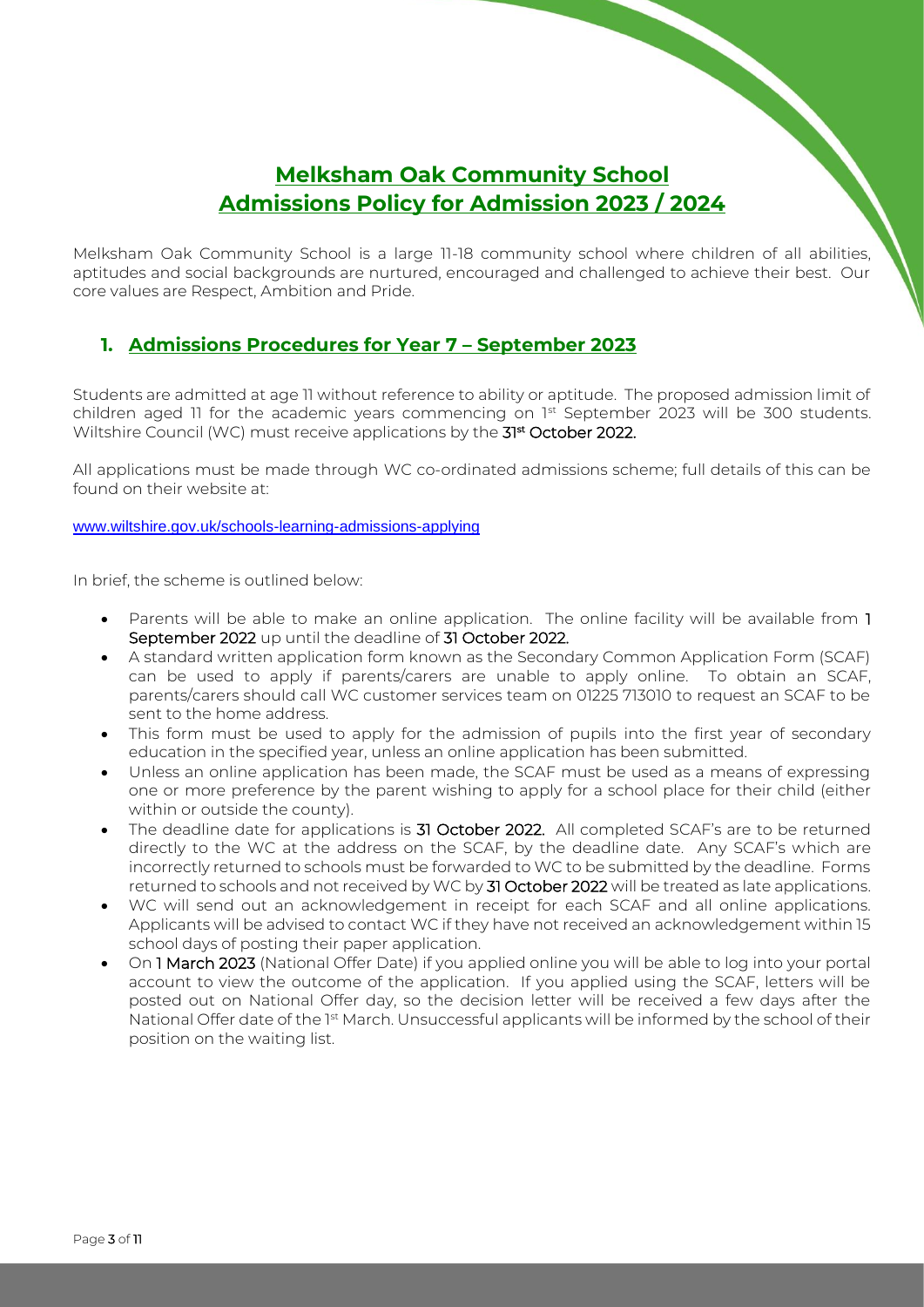The deadline for parents to accept the place offered is 15 March 2023. Parents should confirm their acceptance online if they have applied online, or if they have applied by paper return the acceptance/decline slip directly to WC. If the parent does not respond to WC to confirm if they wish to accept or decline the offer by 15 March 2023, WC will send a second letter to the parent informing them that they have seven days in which to accept or decline the place which has been offered. They will also be advised in this letter that failure to respond could result in the offer of the place being withdrawn. If there is still no response a third letter will be sent to the applicant informing them that the

offer of a place has been withdrawn. It will then be the parent's responsibility to apply for an alternative school place.

• Second round applications, i.e. those received between 1 November 2022 and 9 March 2023 for the Yr7 intake round will not be considered until after all first round on time applications have been processed. Second round application will considered together with any applicant previously refused a place in the first round and if necessary will be prioritised used the oversubscription policy in place at the time.

# **2.Oversubscription Criteria**

When applications for admission exceed the number of places available in any year group, the following oversubscription criteria will be applied in the order set out below, to decide which pupils to admit:

The oversubscription criteria are as follows:

#### A child who has a statement of special educational need or an Education Health and Care Plan is required to be admitted to the school names on the child's statement.

#### Priority 1

A looked after child" or a child who was previously looked after but immediately after being looked after became subject to an adoption, child arrangements, or special guardianship order (90) including those who appear (to the admission authority) to have been in state care outside of England and ceased to be in state care as a result of being adopted. A looked after child is a child who is (a) in the care of a local authority, or (b) being provided with accommodation by a local authority in the exercise of their social services function (see the definition in Section 22(1) of the Children Act 1989)

## Priority 2

Any child who has a sibling attending Melksham Oak Community School at the same time as he or she is due to be admitted.

90 An adoption order is an order under the Adoption Act 1976 (see Section 12 adoption orders) and children who were adopted under the Adoption and Children Act 2002 (see Section 46 adoption orders) A "child arrangements order" is an order settling the arrangements as to the person with whom the child is to love under Section 8 of the Children Act 1989 as amended by Section 14 of the Children and Families Act 2014. Section 14A of the Children Act 1989 defines a "special guardianship order" as an order appointing one or more individuals to be a child's special guardian (or special guardians)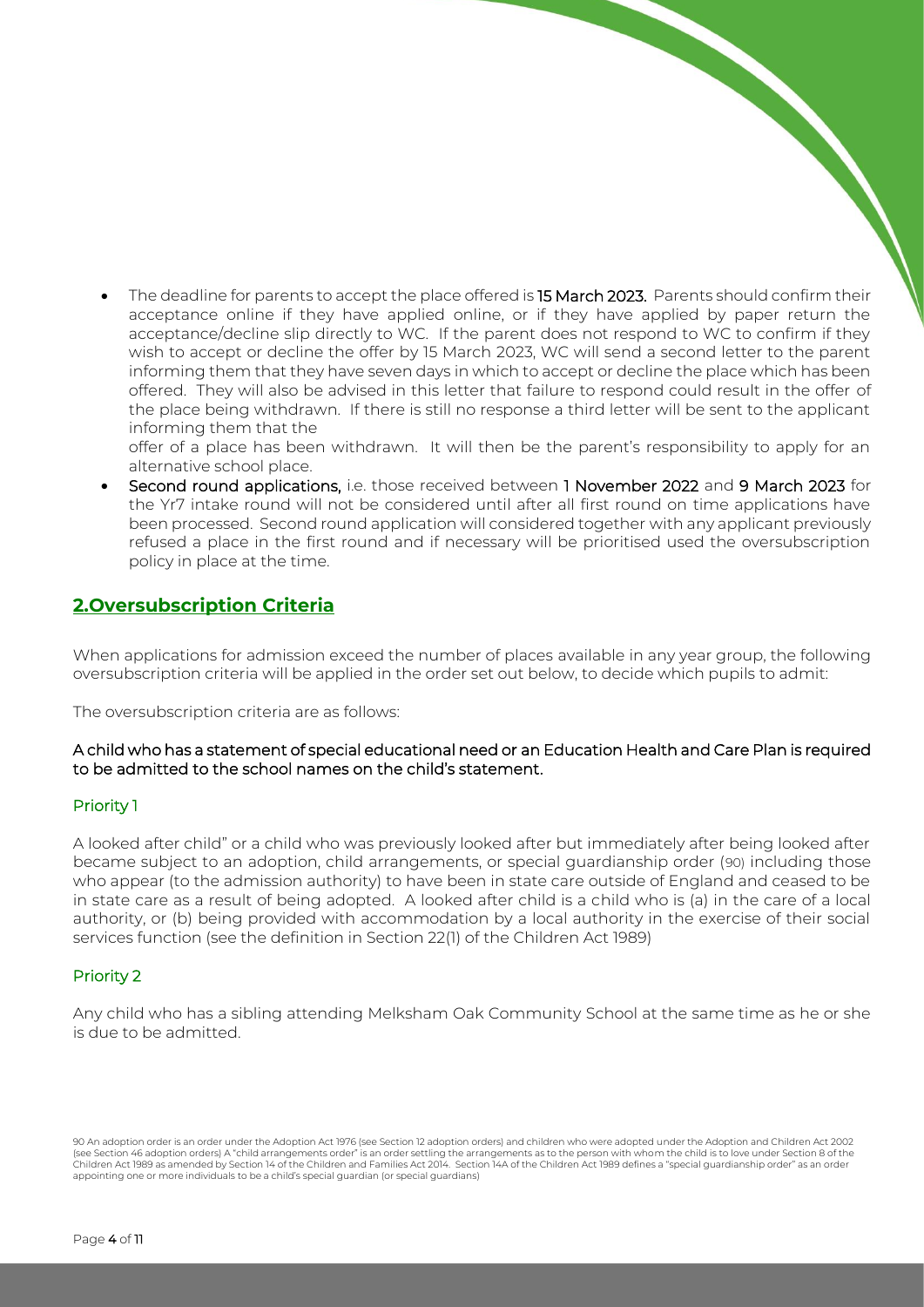## Priority 3

Any child attending a designated feeder school prioritised by:

- a) Those living in the catchment area.
- b) Those living outside the catchment area

Please see below table on page 6 for further details.

## Priority 4

Any child of a member of staff employed by The White Horse Federation for two or more year at the time of application for admission to the school is made, and/or who were recruited to fill a vacant post where there is a demonstrable skill shortage. The family unit must live within the Local Authority area for the school being applied for. This includes step children, foster children and children of co-habiting partners. (Please complete a supplementary information form – appendix 1)

## Priority 5

Children living within the Melksham Oak Community School catchment area not attending a designated feeder school.

## Priority 6

Any child attending a White Horse Federation Primary School that is not already a feeder school, at the time of application. (This applies to Wiltshire WHF Schools) Please see below list on page 7 for further details.

## Priority 7

Children other than those falling in category 1-6 above

#### **Tiebreaker**

If there are more applicants which meet a criterion than there are places remaining, priority will be given within that criterion to children who live nearest to the school based on distances supplied by the LA and these will measure the straight line distance using the Ordnance Survey eastings and northing for child's home address and the school. Those with the least distance will be given priority. In the event of there being equal distances the priority will be decided by casting lots (random allocation).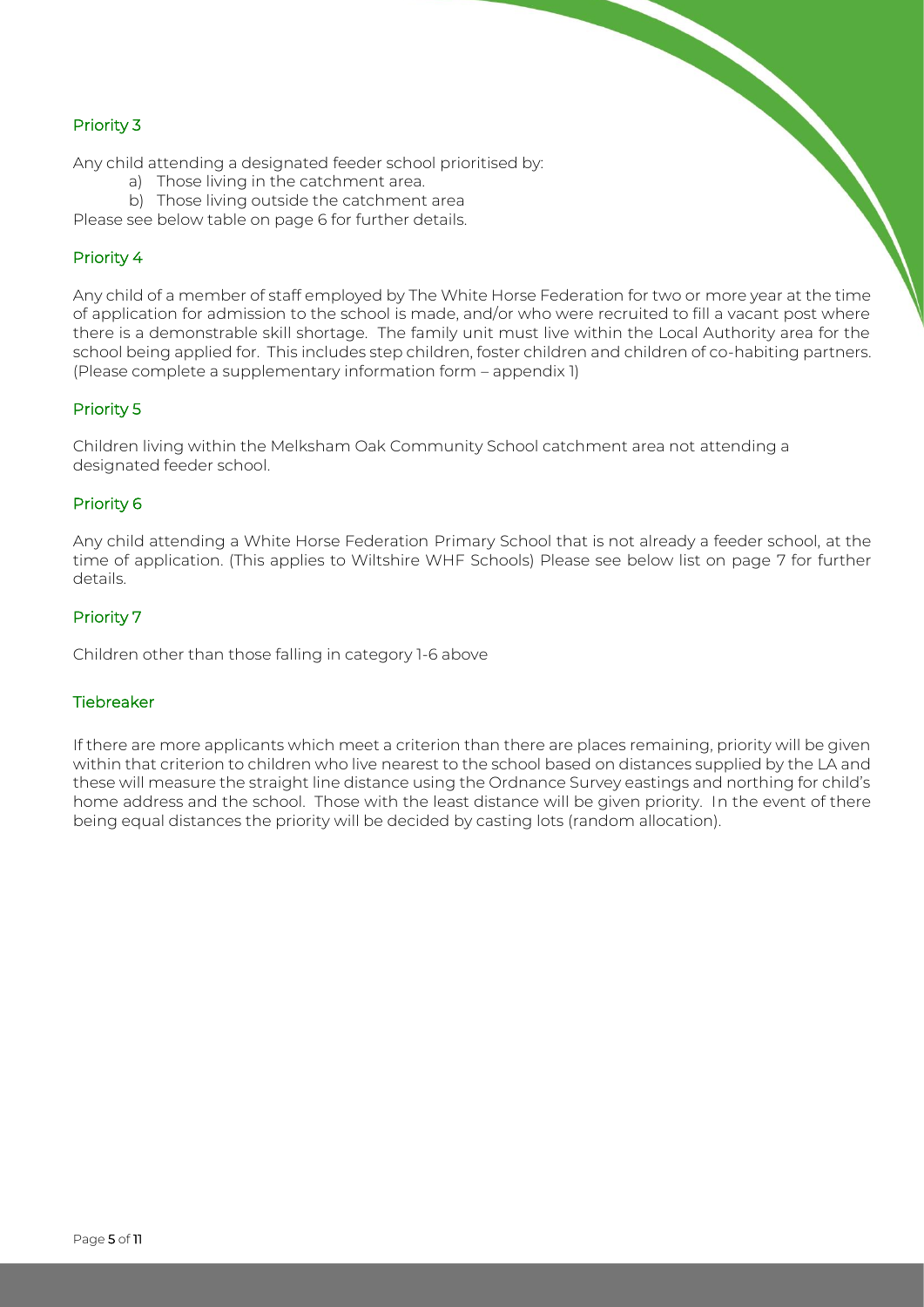# 3. Definitions and Details

#### Students with Education, Health and Care Plan (EHCP)

Pupils with an Education, Health and Care Plan (EHCP) at the time of allocation are required to be admitted to the school named on their plan. Once an EHCP reaches the formal proposed stage the administration of the admission of the young person becomes the responsibility of the Special Educational Needs Assessment Team (SENAT) at which point this policy no longer applies.

#### Child Looked After

A "looked after child" or a child who was previously looked after but immediately after being looked after became subject to an adoption, child arrangements, or special guardianship order (90) including those who appear (to the admission authority) to have been in state care outside of England and ceased to be in state care as a result of being adopted. A looked after child is a child who is (a) in the care of a local authority, or (b) being provided with accommodation by a local authority in the exercise of their social services function (see the definition in Section 22(1) of the Children Act 1989)

#### Siblings

Sibling refers to a natural brother or sister, a half brother or sister, a legally adopted brother or sister, a step brother or sister, or the child of the parent/carer's partner where the child for whom the school place is sought is living in the same family unit at the same address as that sibling. To be classed as a sibling, the child must be living at the same home address and attending the same school at the same time as the sibling.

#### Feeder Schools

We have a strong curriculum and sporting links with the following local Primary Schools and give priority to applications from children who attend them:

Priority will be given in Oversubscription criteria 3 to children who attend the following schools:

| Aloeric Primary School    |                                                                                                                            | Bowerhill Primary School (WHF)   Forest and Sandridge C of E<br>Primary School (WHF) |
|---------------------------|----------------------------------------------------------------------------------------------------------------------------|--------------------------------------------------------------------------------------|
| River Mead Primary School | Seend C of E VA Primary School   Shaw C of E Primary School<br>(WHF)                                                       | (WHF)                                                                                |
|                           | St George's C of E Primary (WHF) St Mary's Broughton Gifford VC The Manor C of E VC Primary<br>C of E Primary School (WHF) | School (WHF)                                                                         |

## Children of Staff

Children of staff are defined as employees being on the permanent payroll of The White Horse Federation as a place of work for at least two years prior to the date of application and/or having been recruited to fill a vacant post for which there is a demonstrable skill shortage. Children of staff includes step children, foster children and children of co-habiting partners living as a family unit. The completion of a supplementary form is required for consideration under this oversubscription criteria (see Appendix 1)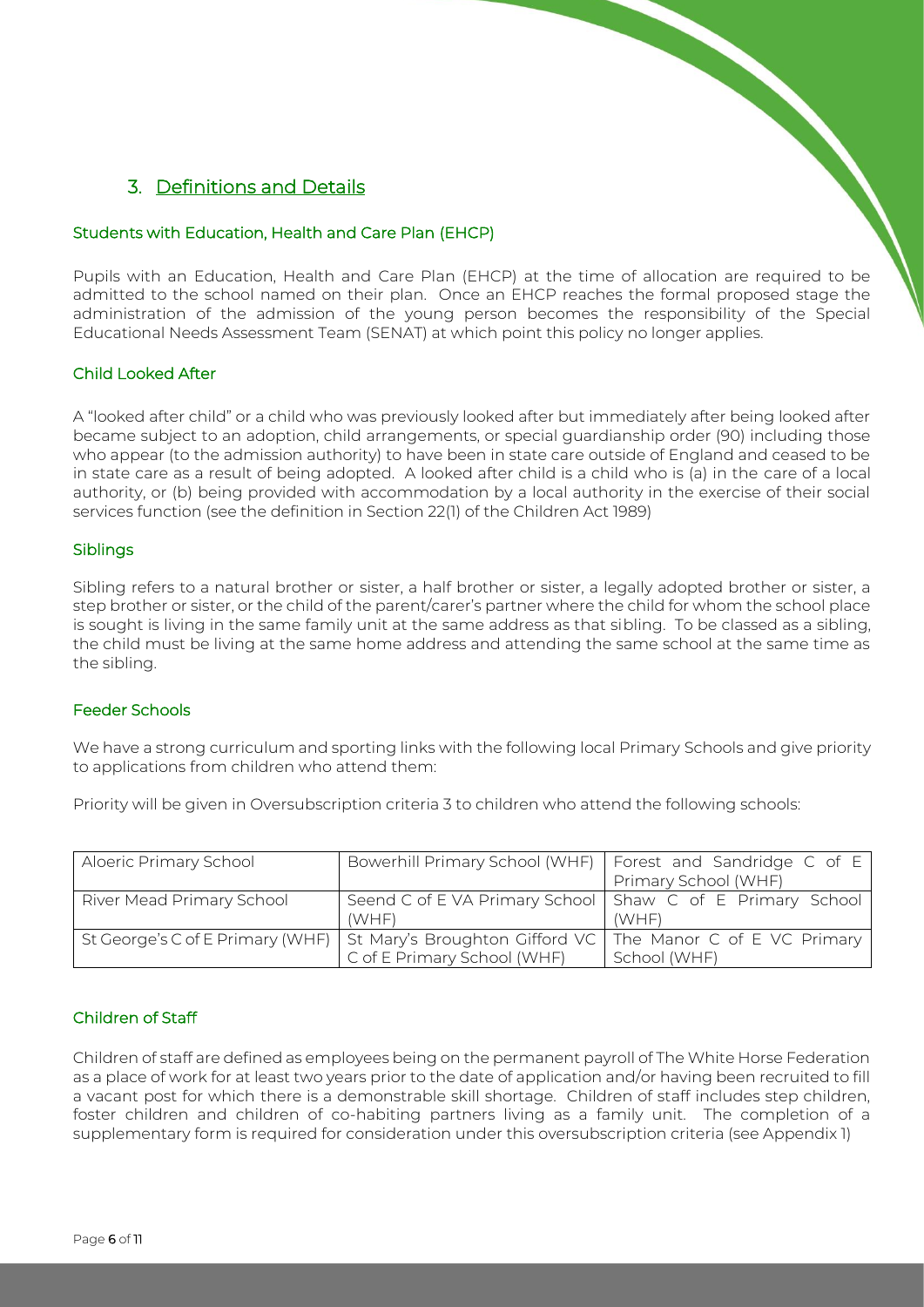## The White Horse Federation (TWHF)

As part of the Federation, Melksham Oak Community School & 6<sup>th</sup> Form also gives priority to those children attending a White Horse Federation Primary School within Wiltshire at the point of application. See below table for list of WHF Schools with Wiltshire.

| <b>Bowerhill Primary School</b>                    | Forest & Sandridge Primary   Larkhill Primary School<br>School           |                                  |
|----------------------------------------------------|--------------------------------------------------------------------------|----------------------------------|
| Seend Church of England Shaw C of E Primary School |                                                                          | St Georges C of E Primary School |
| Primary School                                     |                                                                          |                                  |
|                                                    | St Marys Broughton Gifford   The Manor C of E VE Primary   Zouch Academy |                                  |
| Primary School                                     | School                                                                   |                                  |

#### Supplementary Information Form (SIF)

A Common Application Form (CAF) must be completed by all parents applying for admission to Year 7. All parents who list their preferred schools on the Local Authority/s CAF are regarded as having made a valid application. A Supplementary Information Form (SIF) is attached to this policy (Appendix 1) and must be completed for children applying under priority 4 of the admissions criteria.

## Parents / Carers

A parent is any person who has parental responsibility for or is the legal guardian of the child.

#### Home Address

The home address is where a child normally lives. Where a child lives with parents with shared parental responsibility for part of the week, the address where the child lives is determined using a joint declaration from the parents stating the pattern of residence. If a child's residence is split equally between both parents, the parents

will be asked to determine which residential address should be used for the purpose of admission to school. If no joint declaration is received where the residence is split equally by the closing date for applications, the home address will be taken as the address where the child is registered with the doctor. If the residence is not split equally between both parents then the address used will be the address where the child spends the majority of the school week.

#### Late Applications

All applications received by WC after the deadline will be considered to be a late application. Late applications will be considered after those received on time. If, following consideration of all applicants the school is oversubscribed, parents may request that their child is placed on the school's waiting list.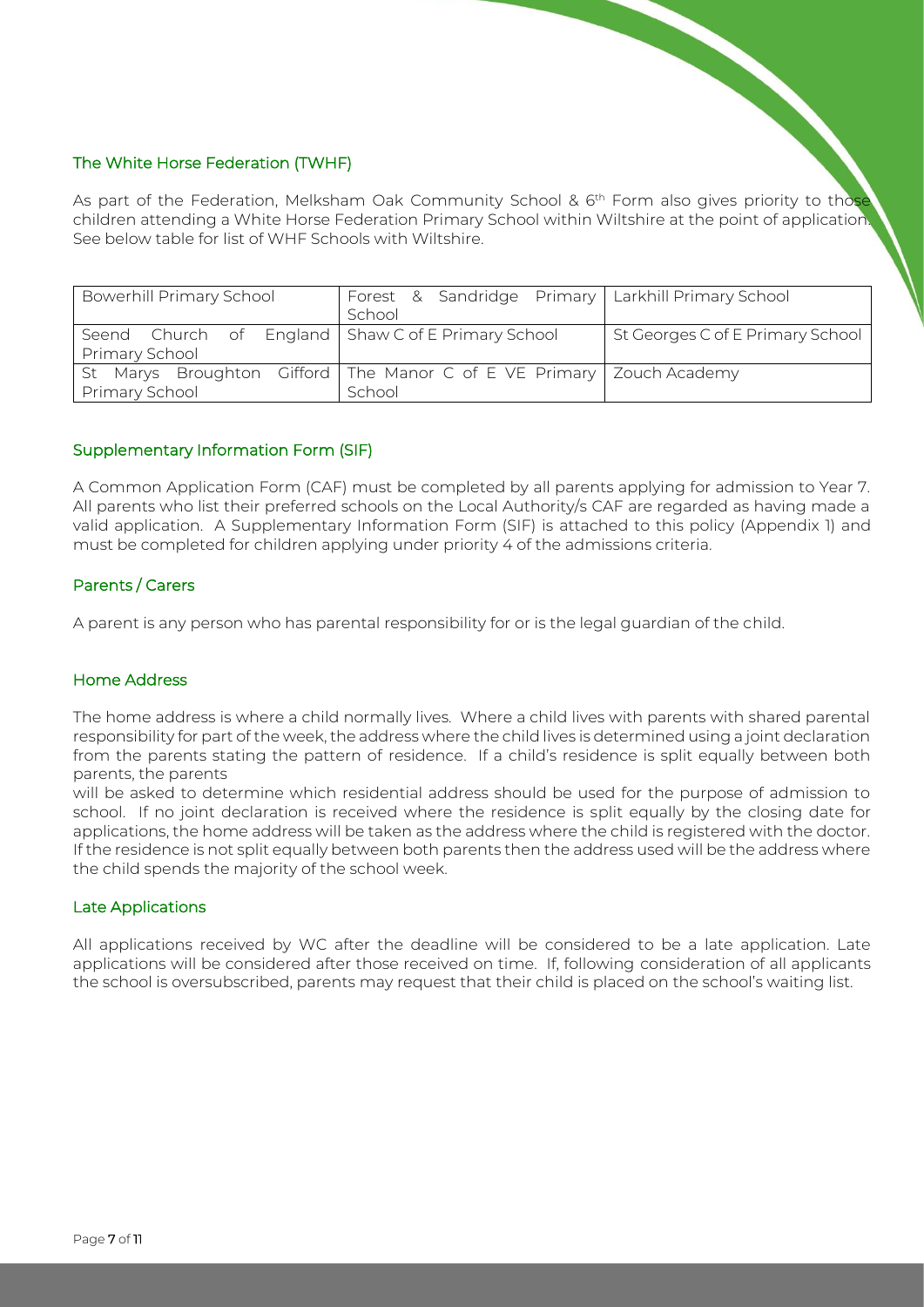# 4. Admission of children outside their normal age group

The School considers carefully requests for admission outside a normal age group and makes a decision based on the circumstances of each individual case. The circumstances may for example involve the exceptionally high level of ability of a child, or personal or medical circumstance that have necessitated a student missing all or part of a year of education. For further information, please follow the link to WC policy for Delayed and Deferred Admissions:

[www.wiltshire.gov.uk/media/5176/Delayed-and-deferred-entry-to-school-information-for-parents-and](http://www.wiltshire.gov.uk/media/5176/Delayed-and-deferred-entry-to-school-information-for-parents-and-carers/pdf/Delayed_and_deferred_entry_to_school_-information_for_parents_and_carers.pdf?m=637423299350030000)[carers/pdf/Delayed\\_and\\_deferred\\_entry\\_to\\_school\\_](http://www.wiltshire.gov.uk/media/5176/Delayed-and-deferred-entry-to-school-information-for-parents-and-carers/pdf/Delayed_and_deferred_entry_to_school_-information_for_parents_and_carers.pdf?m=637423299350030000) [information\\_for\\_parents\\_and\\_carers.pdf?m=637423299350030000](http://www.wiltshire.gov.uk/media/5176/Delayed-and-deferred-entry-to-school-information-for-parents-and-carers/pdf/Delayed_and_deferred_entry_to_school_-information_for_parents_and_carers.pdf?m=637423299350030000)

# 5. Waiting Lists

The school will operate a waiting list. Where the school receives more applications for places than there are places available, a waiting list will operate until the end of the academic year. This will be maintained by the Academy Trust and it will be open to any parent to ask for his or her child's name to be placed on the waiting list, following an unsuccessful application.

Children's position on the waiting list will be determined solely in accordance with the oversubscription criteria. Where places become vacant they will be allocated to children on the waiting list in accordance with the oversubscription criteria. The waiting list will be re-ordered in accordance with the oversubscription criteria whenever anyone is added to or leaves the waiting list.

# 6. Appeals

All applicants refused a place have a right of appeal to an independent appeal panel constituted and operated in accordance with the School Admission Appeals Code.

If parents wish to appeal, they should indicate online (when the offer is received) and also contact the school directly to lodge the appeal in writing. The letter should be sent The Clerk to the Governors, Devizes School, The Green, Devizes, Wiltshire, SN10 3AG

# **7. Applications at other times of the year (In-Year Applications)**

For the academic year 2023/24, TWHF will use Wiltshire Council (WC) as its agent to process application for in year admissions. Applications to be admitted to a Melksham Oak Community (Yr 7-11) outside of the normal admissions rounds can be made directly to WC. On receipt of an in-year application, WC on behalf of TWHF will process the application within the timescales published in their co-ordinated in year admissions scheme, in accordance with the oversubscription criteria and Published Admission Number. WC, on behalf of TWHF will notify the parent/carer and the school of the outcome by a decision letter. Parents/carers applying for places in an oversubscribed year group will informed of their right of appeal.

All applicants must complete an application form which should be returned to WC and not to the school. Applications can be made online by downloading a form via the link below, or a paper copy can be obtained by calling Customer Services at WC on 01225 713010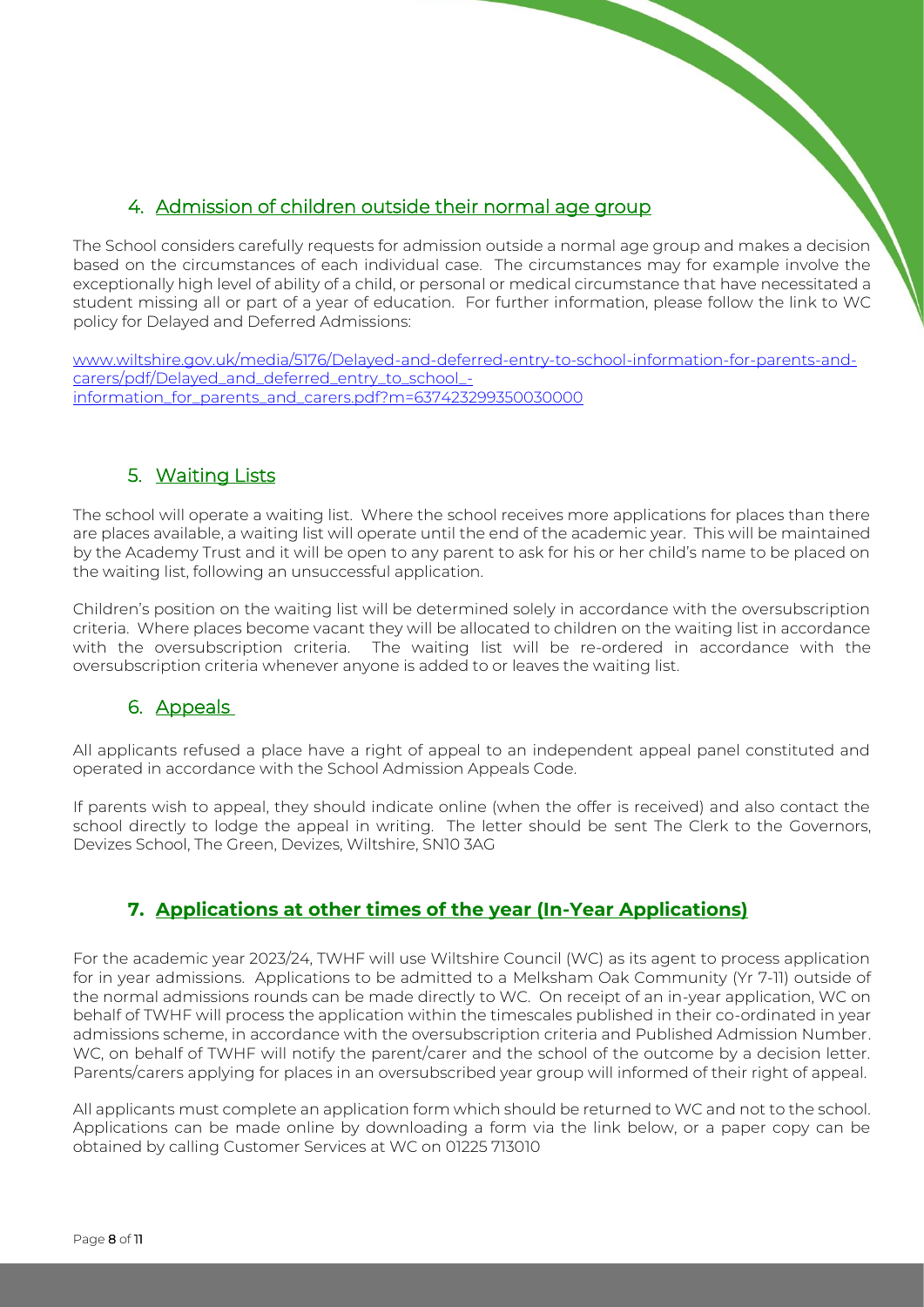For further information on the co-ordinated scheme, please find attached a link to the relevant policy, see page 13 for specific details relating to In Year Admissions.

[www.wiltshire.gov.uk/schools-learning-admissions-applying](http://www.wiltshire.gov.uk/schools-learning-admissions-applying)

In-Year Applications to the Sixth Form should be made directly to the school and can be addressed to the Head of Sixth Form, Melksham Oak Community School, Bowerhill, Melksham, Wiltshire, SN12 6QZ

## 8. Entry to Sixth Form – The Oak Sixth Form

The Oak Sixth Form currently has a total admissions number of 300 students, comprising of 150 students in each of Year 12 and Year 13.

Each application to The Oak Sixth Form is considered on its individual merits, however the basic admission requirement is a minimum of 5 GCSE passes (or the equivalent) at grade 4 or above, from at least 5 subjects. Some courses also require specific GCSE/Level 2 grades; such specific course requirements are clearly stated on the relevant subject page in the Sixth Form Prospectus.

All those applying the join The Oak Sixth Form will be required to have an interview where the chosen subject choices and suitability for Sixth Form courses will be discussed. All those successful in their interviews will be offered a conditional place in the Sixth Form dependent on them achieving the necessary entry requirements; all of these be done on an individual basis.

For further information on how to apply, please see our webpage

[www.melkshamoak.wilts.sch.uk/sixth-form](http://www.melkshamoak.wilts.sch.uk/sixth-form)

## 9. Compliance with Parental Preference

As an Admissions Authority the school is subject to the requirement to comply with parental preference except where:

- To admit the child would prejudice the provision of efficient education or the efficient use of resource.
- The child has been permanently excluded from two or more schools and the last of those exclusions was less than two years ago.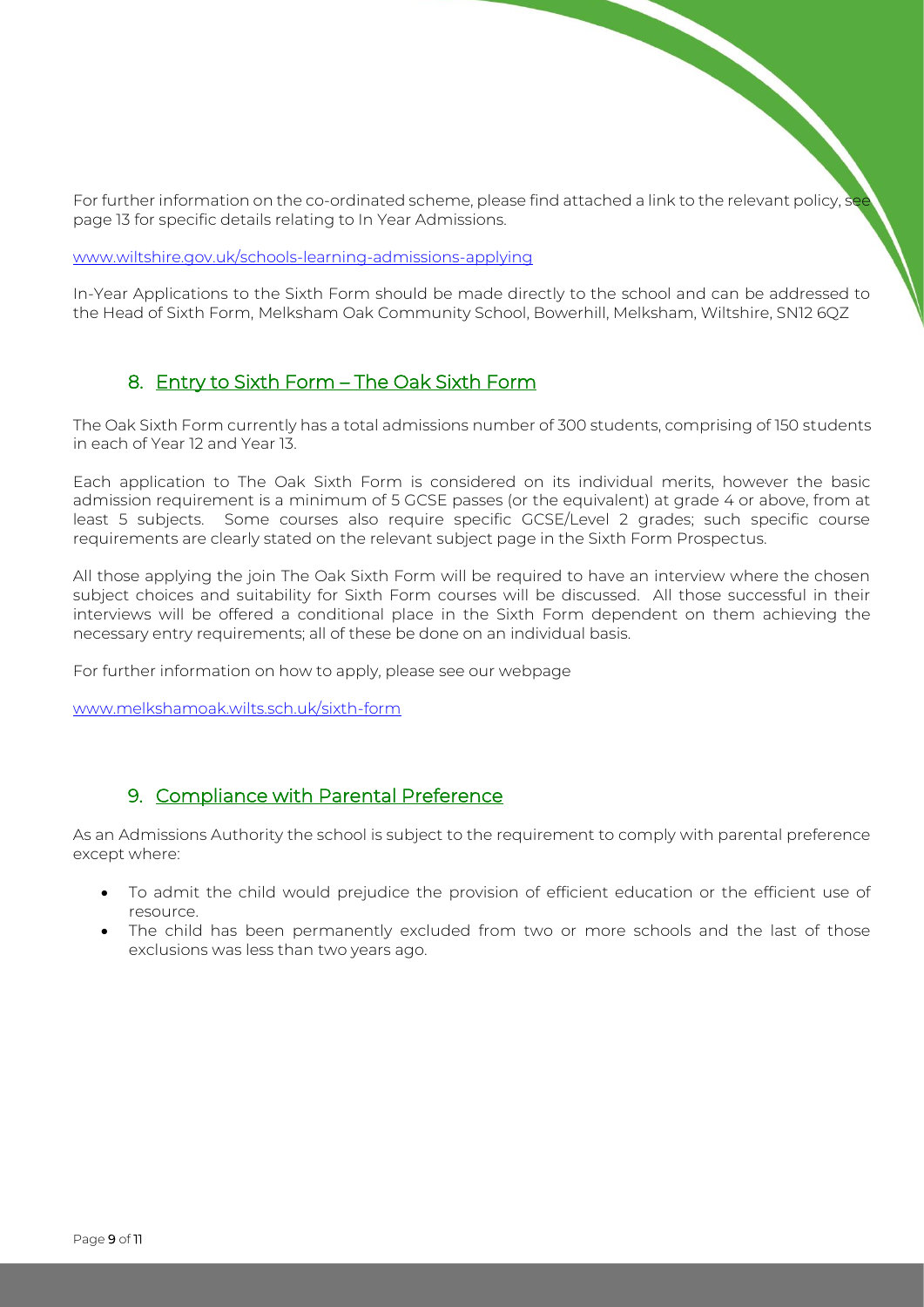# **Appendix 1 - Supplementary Information Form**

# **Melksham Oak Community School, Bowerhill, Melksham, Wiltshire, SN12 6QZ Tel: 01225 792700 Email: [admin@melkshamoak.wilts.sch.uk](mailto:admin@melkshamoak.wilts.sch.uk)**

## **Admission to Secondary School 2023-24**

This form should be completed if applying for consideration of a place in Year 7 for the 2023-24 academic year and wish to be considered under priority 4.

Any child of a staff member employed by The White Horse Federation for two or more years at the time of which the application for admission to the school is made.

Please complete the following and send to the above email address.

| Name of child for which<br>application is being made<br>for: |  |
|--------------------------------------------------------------|--|
| Date of Birth:                                               |  |
| Address:                                                     |  |